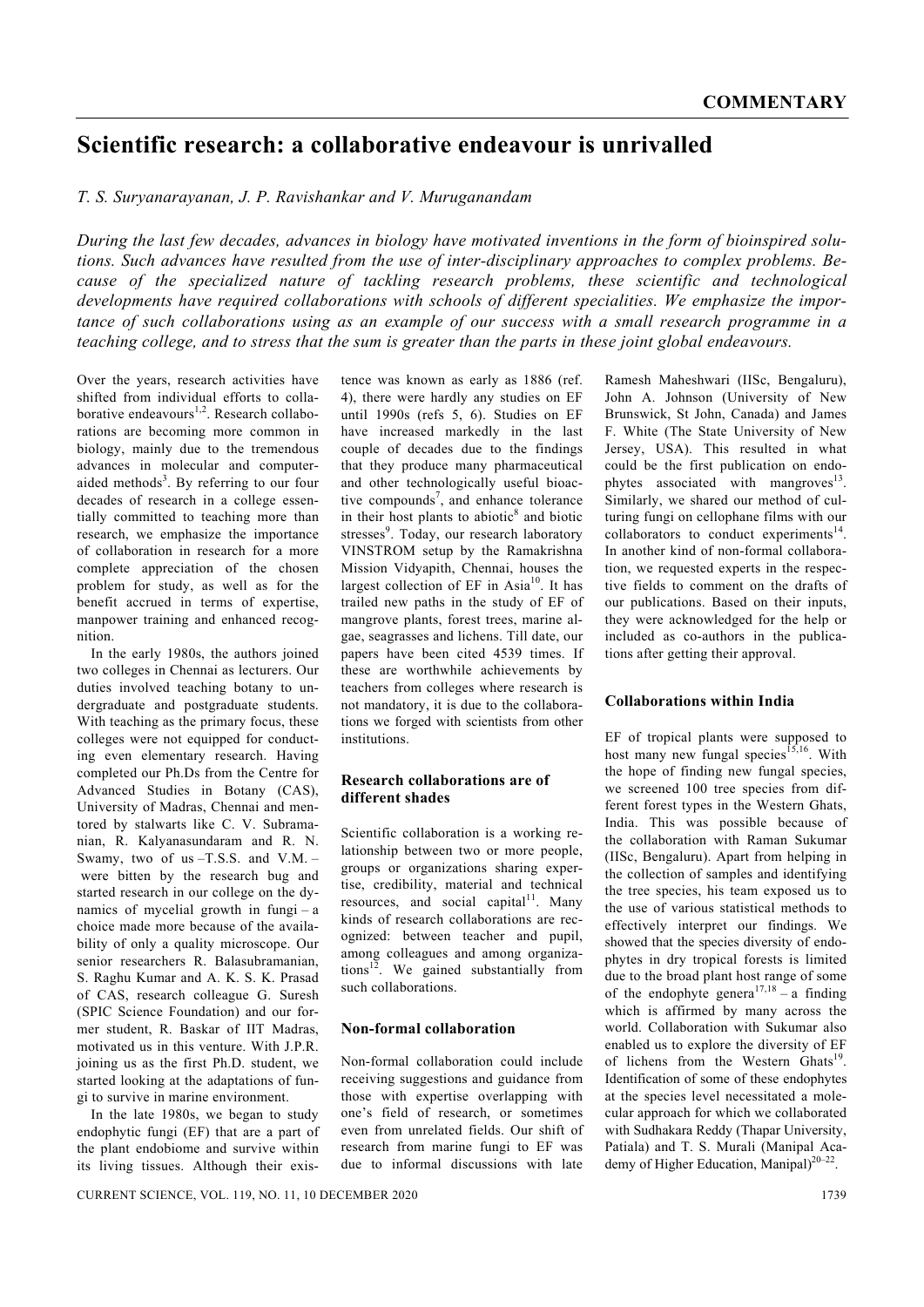Encouraged by several studies ascertaining the biosynthetic ability of endophytes<sup>23,24</sup>, we screened the FE in our collection for bioactive metabolites. With support from Dinkar Sahal (ICGEB, New Delhi), we showed that EF produce antimalarial metabolites effective against drug resistant malarial parasite<sup>25</sup>. Our collaboration with G. N. Sathyanarayana (IIT Madras) identified EF producing L-asparaginase enzyme devoid of glutaminase activity – an ideal candidate for the treatment of acute lymphoblastic anaemia in children<sup>26</sup>. Collaboration with Kaustuv Sanyal (JNCASR, Bengaluru), revealed that EF produce metabolites that inhibit multidrug-resistant *Candida auris*, which is emerging as a serious human pathogen (unpublished).

 EF increase the biotic and abiotic stress tolerance of their host plants. Hence they could be used to improve crop resilience to climate changeinduced stressors. R. Uma Shaanker (UAS, Bengaluru) is engaged in this work and we are collaborating with him<sup>27</sup>. In collaboration with Sumpam Tangjang (Rajiv Gandhi University, Itanagar), we reported the occurrence of culm rust fungus (*Stereostratum corticoides*) on a bamboo species (*Phyllostachys bambusoides*) from the Ziro valley, Arunachal Pradesh, India.

# **Collaborations outside India**

The funding of international projects by the Department of Biotechnology (DBT), Government of India (GoI) aided in VINSTROM collaborating with international research groups. The potential of EF for producing novel bioactive metabolites was addressed in collaboration with Florenz Sasse (Helmholtz Centre for Infection Research, Braunschweig, Germany) $^{28}$ . In this project, our students learnt different bioassay techniques. Our collaboration with Bruno Moerschbacher (University of Muenster, Germany) was mutually beneficial and demonstrated that EF area novel source of chitinmodifying enzymes<sup>29</sup>. Work with Stefan Vidal (Georg-August-University, Gottingen, Germany) addressed the ability of EF as biological control agents $30$ . With Petr Karlovsky (Georg-August-University) we demonstrated that endophytes in betel leaves produce mycotoxins<sup>31</sup>. Our discovery of extreme thermotolerance of

spores of mesophilic endophytes from forests experiencing frequent fires was confirmed by Nicholas Money (Miami University, Ohio, USA). This and our findings that EF survive in plant litter as saprotrophs encouraged us to examine the potential of endophytes for biomass degradation. We studied this in collaboration with Venkat Gopalan (Ohio State University (OSU), USA). This culminated in many research publications revealing novel biomass-degrading enzymes from  $EF^{32-36}$ . Consequently, we collaborated in a joint European project involving Kaisa Marjamaa (VTT Technical Research Centre, Finland), Priit Valjamae (University of Tartu, Estonia) and Jochen Buechs (RWTH Aachen University, Germany) to look for novel inhibitor-resistant lignocellulolytic enzymes from EF. Collaboration with R. Geeta (State University of New York, Stony Brook, USA) confirmed that *Phomopsis* as an endophyte is not host-restricted $37$ . These cross-border collaborations helped our students to receive training in different techniques and also broaden our research capability, enabling us to write stronger research proposals for funding.

# **Collaboration means mutual gain**

Although the most obvious outcome of research collaboration is joint publications which increase the visibility of the authors and enhance their citation index<sup>2</sup>, there are more aspects to this exercise. One such is the sharing of acquired expertise between the participating teams. VINSTROM helped the Honors section of Biology, OSU to introduce an endophytes research project which was received well. The 'students participating in this project exhibited gains in scientific literacy, and acquired knowledge of and interest in pursuing scientific careers' (personal letter to T.S.S. from C. Breitenberger, Director, Center for Life Sciences Education, OSU). T.S.S. introduced the study of endophytes in the State University of Amazon (Universidade do Estado do Amazonas – Brazil), Kenyatta University (Kenya), University of Muenster, and OSU. Based on the experience gained from our collaboration, Dinkar Sahal studied the antimalarial potential of several EF of plants from Cameroon<sup>38</sup>. We gained experience in the study of chitin-modifying enzymes,

biomass-degrading enzymes and bioassayguided fractionation due to collaborations with foreign scientists. Another advantage of collaboration is the merging of different specialities to enable publications highlighting border issues. With the entomologist A. Raman (Charles Sturt University, Orange, NSW, Australia), we published a review exploring the patterns of relationships between insects, plants and  $EF^{39}$ 

## **How to go about seeking research collaboration?**

Generally, the less known a laboratory is, fewer are its chances of attracting collaborators. This was true for VINSTROM as well. However, in the early 1980s, the chances of collaboration turned bright as the laboratory started focusing on a lessstudied group of organisms, viz. the fungal endophytes. A few initial publications from VINSTROM in standard journals underscored our unique expertise and impressed the scientist whom we requested for collaboration. Thus, it is important that the collaboration seeker has some distinctive specialization to complement the requirements of potential collaborators. When different expertise and experience come together, the results could be profitable to the groups, institutions and scientific fields<sup>40</sup>.

## **Financial resources for collaboration**

Financial constraints could be a key restriction for the otherwise possible collaborations between research groups. VINSTROM overcame this limitation by obtaining funding from the various Central Government Departments in the country. These include DBT (8 projects), Department of Science and Technology (1), Ministry of Environment, Forests and Climate Change, GoI (2) and the Indian Council of Forestry Research and Education (1). Financing organizations need proof regarding the research capabilities of the laboratory seeking funding. To a great extent, this is reflected by the quality of publications emanating from the laboratory. Hence, small laboratories with minimal or no funding face a peculiar situation of 'no funding without publication and no publication without funding'. This vicious circle has to be